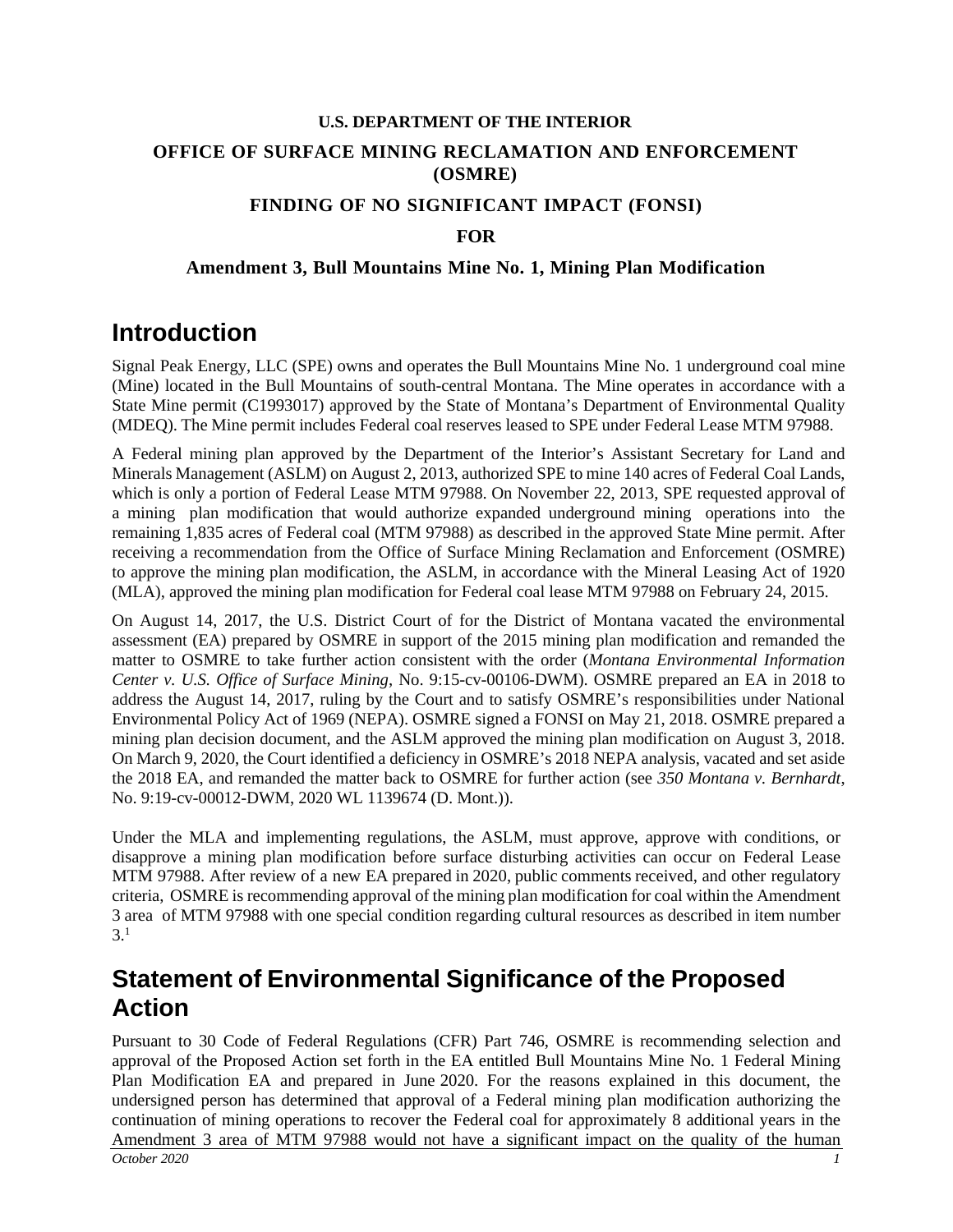environment under section 102(2)(C) of the National Environmental Policy Act (NEPA), 42 United States Code (U.S.C.)  $§$  4332(2)(C); therefore, an EIS is not required.

<sup>&</sup>lt;sup>1</sup> On October 5, 2012, SPE applied for a revision to its State Mine permit. MDEQ subsequently approved this permit revision, which is known as Amendment 3 to the State Mine permit.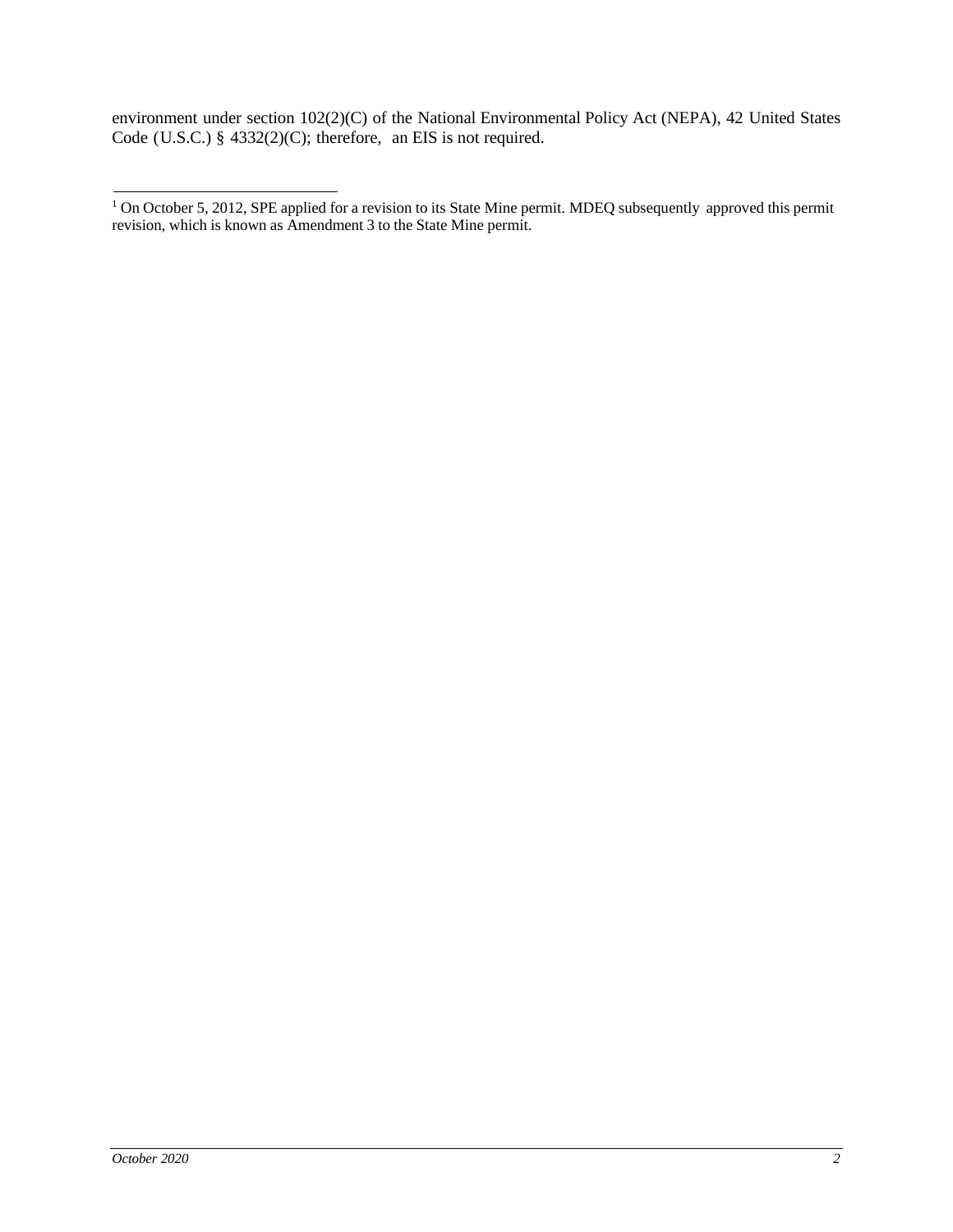### **Reasons**

In preparing the 2020 EA, OSMRE reviewed the environmental impacts of the Proposed Action (approving the proposed mining plan modification) and the No Action (disapproval of the proposed mining plan modification) relating to train derailments. If, based on the analysis in the 2020 EA, OSMRE determined that this Project would have significant effects, then OSMRE would prepare an Environmental Impact Statement (EIS) for the Project. If the potential effects were not determined to be "significant," a "Finding of No Significant Impact" (FONSI) statement would document the reason(s) why implementation of the selected alternative would not result in significant environmental effects. The 2020 EA provides evidence for determining whether to prepare an EIS or a FONSI statement.

OSMRE has evaluated the information presented within the 2020 EA and has determined, in accordance with 43 CFR 46.140, that the Proposed Action would cause no significant adverse environmental effects or that any such significant environmental impacts would be mitigated below significance with the inclusion of the eight standard permit conditions within the Federal regulations at 30 CFR Part 944 and the standard permit terms, conditions, and specifications of the Permit Application Package (PAP) approved by the MDEQ, which is the agency primarily responsible for issuing, administering, and enforcing mining permits under the Surface Mining Control and Reclamation Act of 1977. The 2020 EA in conjunction with the attached 2018 EA discusses the potential environmental effects of the Proposed Action and provides sufficient evidence and analysis for this FONSI.

The purpose of OSMRE's action (to make a recommendation to the ASLM to approve, disapprove, or approve with conditions the proposed mining plan modification) is established by the MLA, which requires evaluation of SPE's PAP before they may conduct mining and reclamation operations to develop the Amendment 3 area (30 CFR Part 746) 30 U.S.C. § 207(c)). OSMRE is the agency responsible for making a recommendation to the ASLM to approve, disapprove, or approve with conditions, the proposed mining plan modification. The ASLM will decide whether the mining plan modification is ultimately approved, disapproved, or approved with conditions. If the ASLM approves this action, operations would continue at the Bull Mountains Mine No. 1 for 8 additional years. The need for the action is to allow SPE the opportunity to exercise its rights granted under Federal Coal Lease MTM 97988 under the MLA.

The Proposed Action would authorize mining of approximately 28.5 million tons (Mt) of Federal saleable coal extending the mining at Bull Mountains Mine No. 1 for approximately 8 additional years.

Under the No Action Alternative, OSMRE would submit a recommendation to the ASLM recommending that the mining plan modification not be approved. Under the previous permit, the Federal coal reserves in Amendment 3 would not be recovered.

The attached 2020 EA considers a reasonable range of alternatives (Proposed Action and No Action) and, in conjunction with the previously completed NEPA reviews, discloses the potential environmental effects. These reviews provide sufficient evidence and support for a FONSI. This EA was prepared to address the Court's March 9, 2020, ruling and to satisfy OSMRE's responsibilities under NEPA. In complying with those responsibilities, OSMRE did not reevaluate potential impacts previously analyzed as part of the 2018 EA. Rather, this EA specifically addresses the potential for train derailment along the rail transportation route, as ordered in the March 9, 2020, ruling. Because the 2018 EA thoroughly described the affected environment and potential impacts to the various resources, it was incorporated by reference in this EA. The 2018 EA is available at:

https://www.wrcc.osmre.gov/initiatives/bullMountainsMine.shtm#documents

The 2020 EA was prepared by a third-party consulting firm at the direction of OSMRE. During the development of the EA, OSMRE independently reviewed the document to ensure compliance with 43 CFR Part 46, Subpart D, all Council of Environmental Quality regulations implementing NEPA (40 CFR Parts 1500-1508), and other program requirements. Thisindependent review included OSMRE's evaluation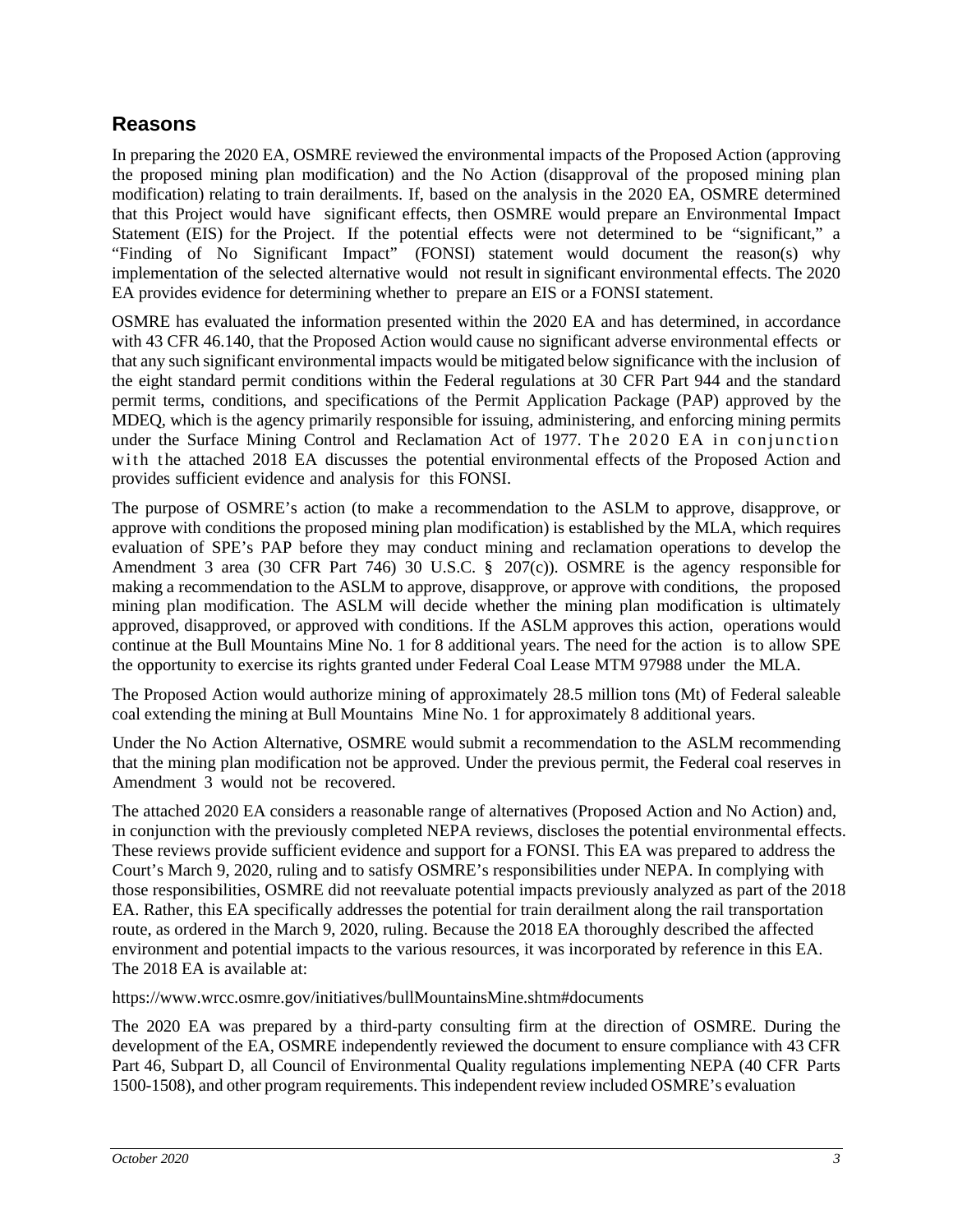of all environmental issues analyzed in the 2018 and 2020 EA. OSMRE takes full responsibility for the accuracy, scope, and the content of this document.

The undersigned affirms that the public involvement requirements of NEPA have been met. OSMRE released the 2020 EA and unsigned FONSI for public review and comment for a 30-day period beginning on June 26, 2020. All comments have been carefully reviewed and considered.

This finding is based on determining the significance as defined by the context and intensity of effects from the Proposed Action.

a) **Context.** This means that the significance of an action must be analyzed in several contexts such as society as a whole (human, national), the affected region, the affected interests, and the locality. Significance varies with the setting of the proposed action. For instance, in the case of a site-specific action, significance would usually depend upon the effects in the locale rather than in the world as a whole. Both short- and long-term effects are relevant.

The Proposed Action would allow the continuation of mine operations at the Bull Mountains Mine No. 1 for approximately 8 additional years, which would allow mining of leased Federal coal within the Amendment 3 area. As a result, 28.5 Mt of Federal saleable coal in Amendment 3 area will be processed and shipped to customers, primarily in Asia. The effects of both the Proposed Action and No Action have been analyzed at the local, regional, and global scale.

**b) Intensity**. This refers to the severity of impact. Responsible officials must bear in mind that more than one agency may make decisions about partial aspects of a major action. The following should be considered in evaluating intensity.

OSMRE has considered ten significance criteria in evaluating the severity of impacts.

1. Impacts that may be both beneficial and adverse.

Beneficial and adverse impacts from the Proposed Action are described in the attached 2020 EA. Impacts to rail transportation including derailments will be minor and short term (2020 EA Section 4.1.2). In addition, the 2020 EA incorporates the 2018 EA, which concluded: particulate matter and criteria pollutants would be within the permitted limits and would not exceed the National Ambient Air Quality Standards and Montana Ambient Air Quality Standards; therefore, direct and indirect impacts would be minor and long-term (2018 EA Section 4.2). Greenhouse gas emissions would combine with emissions from other sources and have minor impacts on climate in the long-term (2018 EA Section 4.3). OSMRE analyzed impacts associated with the Proposed Action (approval of mining in Amendment 3) and the No Action (no mining in Amendment 3 occurs) providing a bounding of potential impacts associated with the Project to aid the decision maker. Based on these conservative assumptions, OSMRE determined that impacts to air quality and climate change would be minor and long-term in nature under the Proposed Action Alternative. Surface water and groundwater will be affected; long-term impacts to affected groundwater and surface water uses would be mitigated in accordance with the mining permit, ensuring that water is replaced, and overall impacts are not major (2018 EA Section 4.4). The US Army Corps of Engineers (USACE) has not made an official determination as to whether water courses or wetlands occurring within the permit area are jurisdictional under Section 404 of the CWA. If jurisdictional waters of the US are present, such features would most likely occur along stream channels and would include connected wetlands. State regulations and permitting administered by USACE would ensure that impacts to waters of the U.S., including wetlands, would be short-term and would not be major (2018 EA Section 4.4). Soil and vegetation impacts would be minor but long-term (2018 EA Sections 4.5 and 4.6). Short-term impacts to wildlife, including special status species, would be moderate and occur primarily in the vicinity of proposed and existing disturbances. Minor effects to wildlife would persist in the long-term (2018 EA Sections 4.7 and 4.8).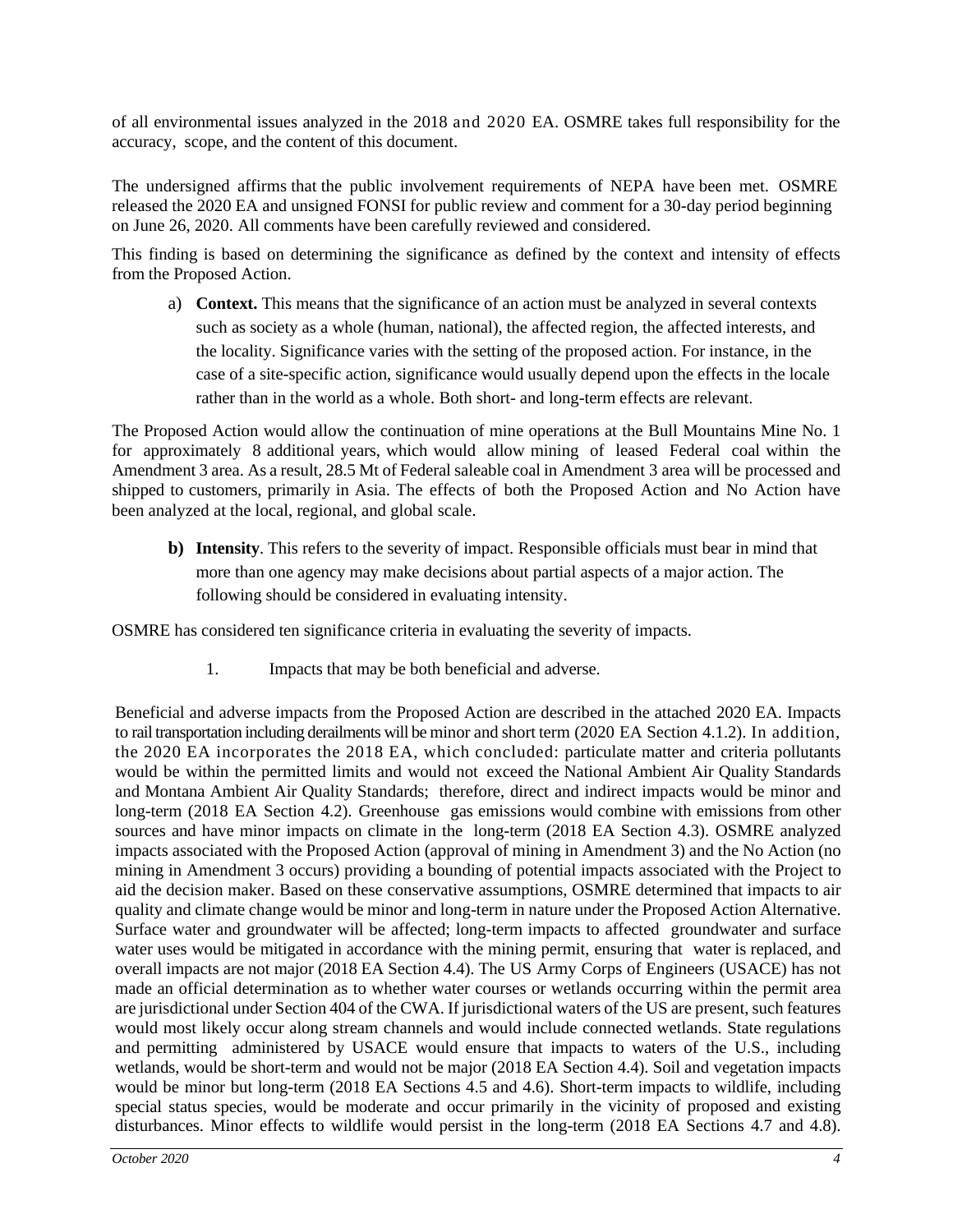Surveys would identify cultural resources prior to disturbance and consultation with the State Historic Preservation Office would ensure that long-term impacts cultural resources are negligible (2018 EA Section 4.9). Noise impacts in the mine vicinity would be moderate and short-term (2018 EA Section 4.10). Shortterm impacts to the local economy would be moderate (2018 EA Section 4.11). Cumulative visual impacts would be moderate when combined with impacts of all activities in the Mine vicinity (2018 EA Section 4.13). None of the analyzed environmental effects from the Proposed Action discussed in the EA are considered to be significant.

2. The degree to which the Proposed Action affects public health or safety.

Effects from the Proposed Action that could affect health and safety are related to transportation. Impacts on transportation including those associated with rail traffic are determined to be minor. The chance of an accident in any one location would be very low. Not every accident of a loaded mine-related train would result in a coal spill, and any spills that might occur would vary in size. A collision or derailment could involve only a few rail cars or lead to a greater number of rail cars being derailed in certain circumstances. Furthermore, even when rail cars are derailed, not all of the derailed cars would end up in a position where some or all of their contents could be spilled, depending on the severity and speed of the accident, as well as the levelness of the surrounding terrain (2020 EA Section 4.1.2).

In addition, as discussed above in numbered item (1.), the 2020 EA incorporates the 2018 EA, which concluded: particulate matter and criteria pollutants would be within the permitted limits and would not exceed the National Ambient Air Quality Standards and Montana Ambient Air Quality Standards; therefore, direct and indirect impacts would be minor and long-term (2018 EA Section 4.2).

3. Unique characteristics of the geographic area such as proximity to historic or cultural resources, park lands, prime farmlands, wetlands, wild and scenic rivers, or ecologically critical areas.

There are no park lands, wild and scenic rivers, prime or unique farmlands, or ecologically critical areas within the Project Area. There are no wilderness areas within or near the Project Area. Impacts to wetlands and cultural resources were analyzed in the 2018 EA and incorporated by reference in to the 2020 EA. On February 22, 2018 the Montana State Historic Preservation Office (SHPO) concurred with OSMRE's finding of No Adverse Effect. In accordance with the BLM lease stipulations, BLM requires that the operator inventory all affected areas subsequent to the approval of the lease, in consultation with BLM. At that time, BLM will provide copies of the newly inventoried areas to both OSMRE and Montana SHPO.

4. The degree to which the impacts on the quality of the human environment are likely to be highly controversial.

As a factor for determining within the meaning of 40 CFR 1508.27(b)(4)—whether or not to prepare a detailed EIS—"controversy" is not equated with "the existence of opposition to a use." *Northwest Environmental Defense Center v. Bonneville Power Administration*, 117 F.3d 1520, 1536 (9th Cir. 1997). The term 'highly controversial' refers to instances in which "a substantial dispute exists as to the size, nature, or effect of the major federal action rather than the mere existence of opposition to a use." *Hells Canyon Preservation Council v. Jacoby*, 9 F.Supp.2d 1216, 1242 (D. Or. 1998).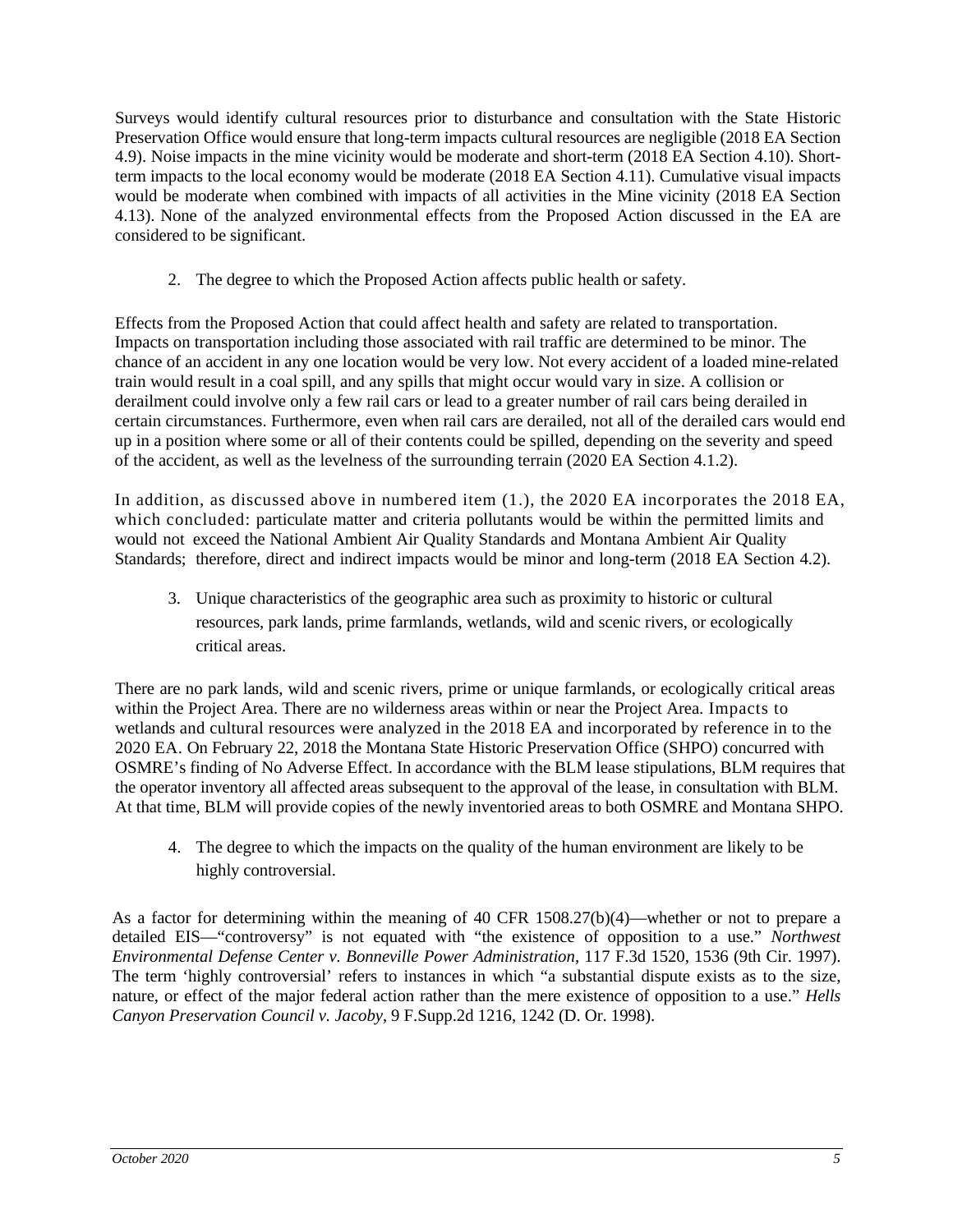There is little scientific controversy over the nature of the impacts. The 2020 EA incorporated by reference the 2018 EA analysis of the direct, indirect, and cumulative effects on climate change (2018 EA Section 4.3). OSMRE determined the effects to be minor. No other anticipated effects have been identified that could be construed as scientifically controversial. While there is some uncertainty about the longterm cumulative effects of greenhouse gases (GHGs) and how these effects can be managed when not currently quantifiable or predictable, the potential intensity of effects on the quality of the human environment is minimal.

5. The degree to which the possible effects on the human environment are highly uncertain or involve unique or unknown risks.

There are no direct, indirect, or cumulative effects on the human environment under the Proposed Action that are highly uncertain or involve unique or unknown risks. OSMRE has experience implementing similar actions in similar areas. No potential effects to the human environment considered to be highly uncertain or to involve unique or unknown risks are anticipated.

6. The degree to which the action may establish a precedent for future actions with significant effects or represents a decision in principal about future consideration.

This decision is not precedent setting. The issues considered in the 2020 EA were developed by the interdisciplinary team within the context of past, present, and reasonably foreseeable future actions. Such a decision would not be unusual and significant cumulative effects are not anticipated. This decision would not entail any known issues or elements that would set a precedent for future mining decisions.

7. Whether the action is related to other actions with individually insignificant but cumulatively significant impacts – which include connected actions regardless of land ownership.

The interdisciplinary team evaluated the possible issues in context of past, present, and reasonably foreseeable future actions, including the Bull Mountains Mine No. 1 operation and other mining operations, the transport of coal from the Mine, and the combustion of that coal. There were no significant cumulative effects identified (2020 EA Sections 4.1.3).

8. The degree to which the action may adversely affect districts, sites, highways, structures, or other objects listed in or eligible for listing in the National Register of Historic Places (NRHP) or may cause loss or destruction of significant scientific, cultural, or historical resources.

The Project Area was previously analyzed in the 2018 EA for impacts to cultural resources and that analysis was incorporated by reference into the 2020 EA. On February 22, 2018 Montana SHPO concurred with OSMRE's finding of No Adverse Effect. In accordance with BLM lease stipulations, BLM requires that the operator will inventory all affected areas subsequent to the approval of the lease, in consultation with the BLM. At that time, BLM will provide copies of the newly inventoried areas to OSMRE and Montana SHPO.

9. The degree to which an action may adversely affect a threatened or endangered species or its habitat that has been determined to be critical under the Endangered Species Act of 1973.

The Project Area was previously analyzed in the 2018 EA for impacts to threatened and endangered species and that analysis was incorporated by reference into the 2020 EA. No confirmed observations of species listed, proposed for listing, or candidates for listing under the Endangered Species Act (ESA) were recorded in the Mine's permit area during the historical wildlife surveys (2018 EA Section 4.8). OSMRE provided the U.S. Fish and Wildlife Service (USFWS) with a memorandum disclosing sites of two golden eagle nests